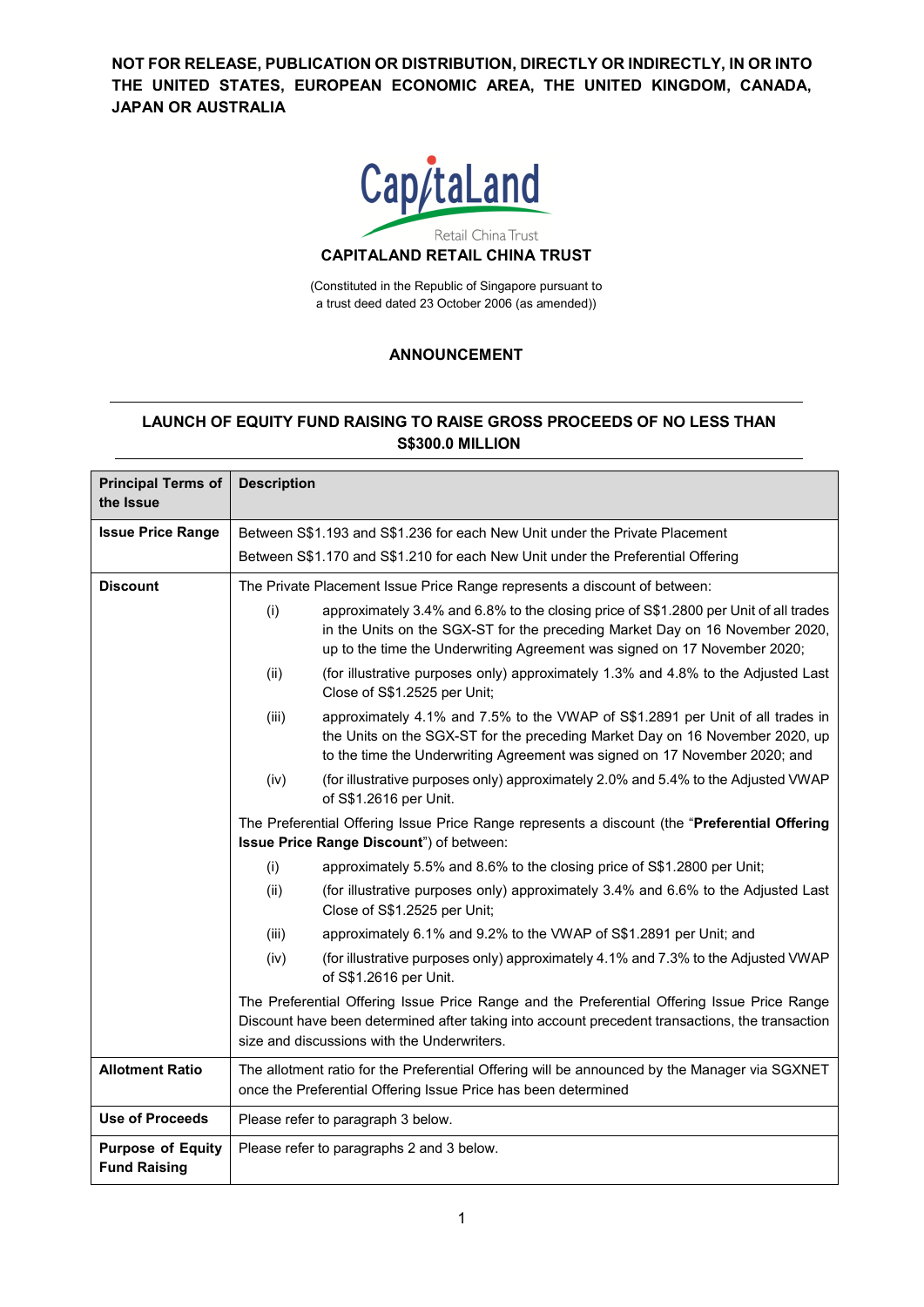## **1. INTRODUCTION**

CapitaLand Retail China Trust Management Limited, as manager of CapitaLand Retail China Trust ("**CRCT**", and the manager of CRCT, the "**Manager**"), is proposing an equity fund raising comprising an offering of new units in CRCT ("**Units**", and the new Units, the "**New Units**") to raise gross proceeds of no less than S\$300.0 million (subject to the Upsize Option (as defined below)) by way of:

- (i) a private placement (the "**Private Placement**") of 184,410,000 New Units to institutional and other investors at an issue price of between S\$1.193 and S\$1.236 per New Unit (the "**Private Placement Issue Price Range**") to raise gross proceeds of no less than approximately S\$220.0 million, subject to an upsize option (the "**Upsize Option**") being exercised to issue up to 20,956,000 additional New Units to raise additional gross proceeds of up to approximately S\$25.0 million; and
- (ii) a *pro rata* and non-renounceable preferential offering (the "**Preferential Offering**") of up to 68,997,855 New Units (the "**Preferential Offering Units**") to Eligible Unitholders (as defined below) at an issue price of between S\$1.170 and S\$1.210 per New Unit (the "**Preferential Offering Issue Price Range**") (fractions of a New Unit to be disregarded) to raise gross proceeds of no less than approximately S\$80.0 million,

(the Private Placement and the Preferential Offering are hereinafter referred to as the "**Equity Fund Raising**").

The Private Placement Issue Price Range represents a discount of between:

- (i) approximately 3.4% and 6.8% to the closing price of S\$1.2800 per Unit of all trades in the Units on the Singapore Exchange Securities Trading Limited (the "**SGX-ST**") for the preceding Market Day<sup>1</sup> on 16 November 2020, up to the time the Underwriting Agreement (as defined below) was signed on 17 November 2020;
- (ii) (for illustrative purposes only) approximately 1.3% and 4.8% to the adjusted closing price ("**Adjusted Last Close**" 2 ) of S\$1.2525 per Unit;
- (iii) approximately 4.1% and 7.5% to the volume weighted average price ("**VWAP**") of S\$1.2891 per Unit of all trades in the Units on the SGX-ST for the preceding Market Day on 16 November 2020, up to the time the Underwriting Agreement was signed on 17 November 2020; and
- (iv) (for illustrative purposes only) approximately 2.0% and 5.4% to the Adjusted VWAP ("**Adjusted VWAP**" 3 ) of S\$1.2616 per Unit.

<sup>-</sup>1 "**Market Day**" means a day on which the SGX-ST is open for securities trading.

<sup>2</sup> The "**Adjusted Last Close**" is computed based on the closing price of all trades in the Units on the SGX-ST for the preceding Market Day on 16 November 2020, up to the time the Underwriting Agreement was signed on 17 November 2020, and subtracting the estimated Advanced Distribution (as defined in paragraph 9.1 below) of approximately 2.75 Singapore cents per Unit. This amount is only an estimate based on information currently available to the Manager and the actual Advanced Distribution may differ and will be announced at a later date.

<sup>3</sup> The "**Adjusted VWAP**" is computed based on the VWAP of all trades in the Units on the SGX-ST for the preceding Market Day on 16 November 2020, up to the time the Underwriting Agreement was signed on 17 November 2020, and subtracting the estimated Advanced Distribution of approximately 2.75 Singapore cents per Unit. This amount is only an estimate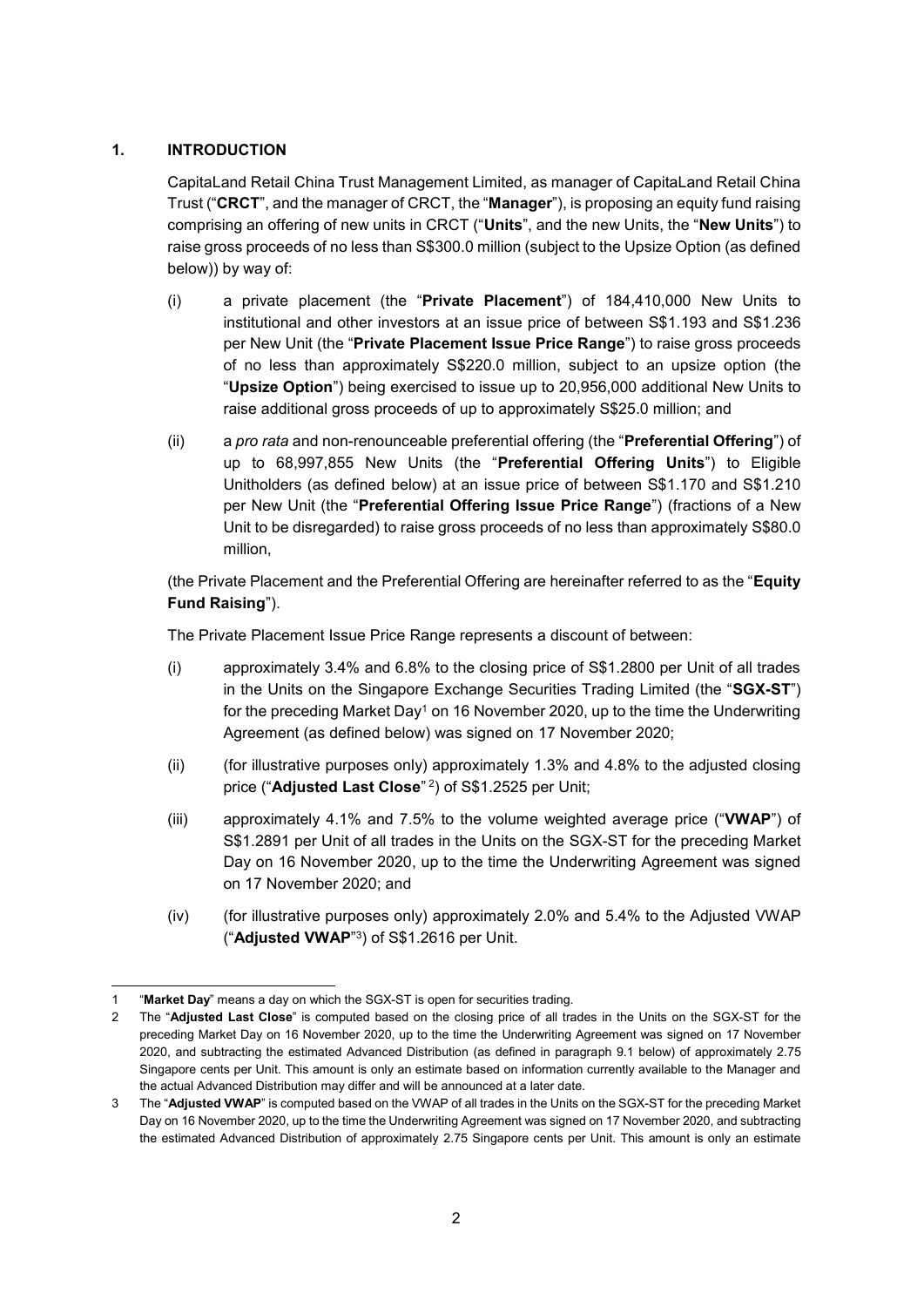The Preferential Offering Issue Price Range represents a discount of between:

- (i) approximately 5.5% and 8.6% to the closing price of S\$1.2800 per Unit;
- (ii) (for illustrative purposes only) approximately 3.4% and 6.6% to the Adjusted Last Close of S\$1.2525 per Unit;
- (iii) approximately 6.1% and 9.2% to the VWAP of S\$1.2891 per Unit; and
- (iv) (for illustrative purposes only) approximately 4.1% and 7.3% to the Adjusted VWAP of S\$1.2616 per Unit.

The issue price per New Unit for the Private Placement (the "**Private Placement Issue Price**") will be determined by the Manager and the Joint Global Co-ordinators and Bookrunners (as defined below) following a book-building process, and will be announced by the Manager thereafter via SGXNET. The issue price per New Unit for the Preferential Offering (the "**Preferential Offering Issue Price**") will be determined once the Private Placement Issue Price has been determined.

In relation to the Equity Fund Raising, Retail Crown Pte. Ltd. ("**RCPL**") and CapitaLand Retail China Trust Management Limited (in its own capacity) ("**CRCTML**"), being wholly owned subsidiaries of CapitaLand Limited ("**CapitaLand**"), have each provided an irrevocable undertaking to the Manager, the details of which are set out in paragraph 8 below.

Citigroup Global Markets Singapore Pte. Ltd., DBS Bank Ltd. and The Hongkong and Shanghai Banking Corporation Limited, Singapore Branch have been appointed as the joint global co-ordinators and bookrunners for the Equity Fund Raising (the "**Joint Global Coordinators and Bookrunners**") on the terms and subject to the conditions of the underwriting agreement entered into today between the Manager and the Joint Global Co-ordinators and Bookrunners (the "**Underwriting Agreement**"). The Equity Fund Raising shall be subject to certain conditions precedent more particularly set out in the Underwriting Agreement.

#### **2. RATIONALE FOR THE EQUITY FUND RAISING**

The Manager intends to use the net proceeds from the Equity Fund Raising to finance part of the total acquisition cost of the proposed acquisition of the respective interests in the companies which hold the Ascendas Xinsu Portfolio, Ascendas Innovation Towers, Ascendas Innovation Hub, Singapore-Hangzhou Science and Technology Park Phase I and II and Rock Square (the "**Acquisition**") of approximately S\$822.4 million. The Manager believes that the Acquisition will bring the following key benefits to unitholders of CRCT ("**Unitholders**):

- Strategic Addition of Highly Resilient Business Park Assets
- Establishing Foothold in High-Growth Economic Zones
- High Quality Business Parks Supporting the New Economy
- 100% Ownership in Rock Square Proven Track Record with Resilient Performance
- Attractive Entry Valuation that Delivers Accretion

-

based on information currently available to the Manager and the actual Advanced Distribution may differ and will be announced at a later date.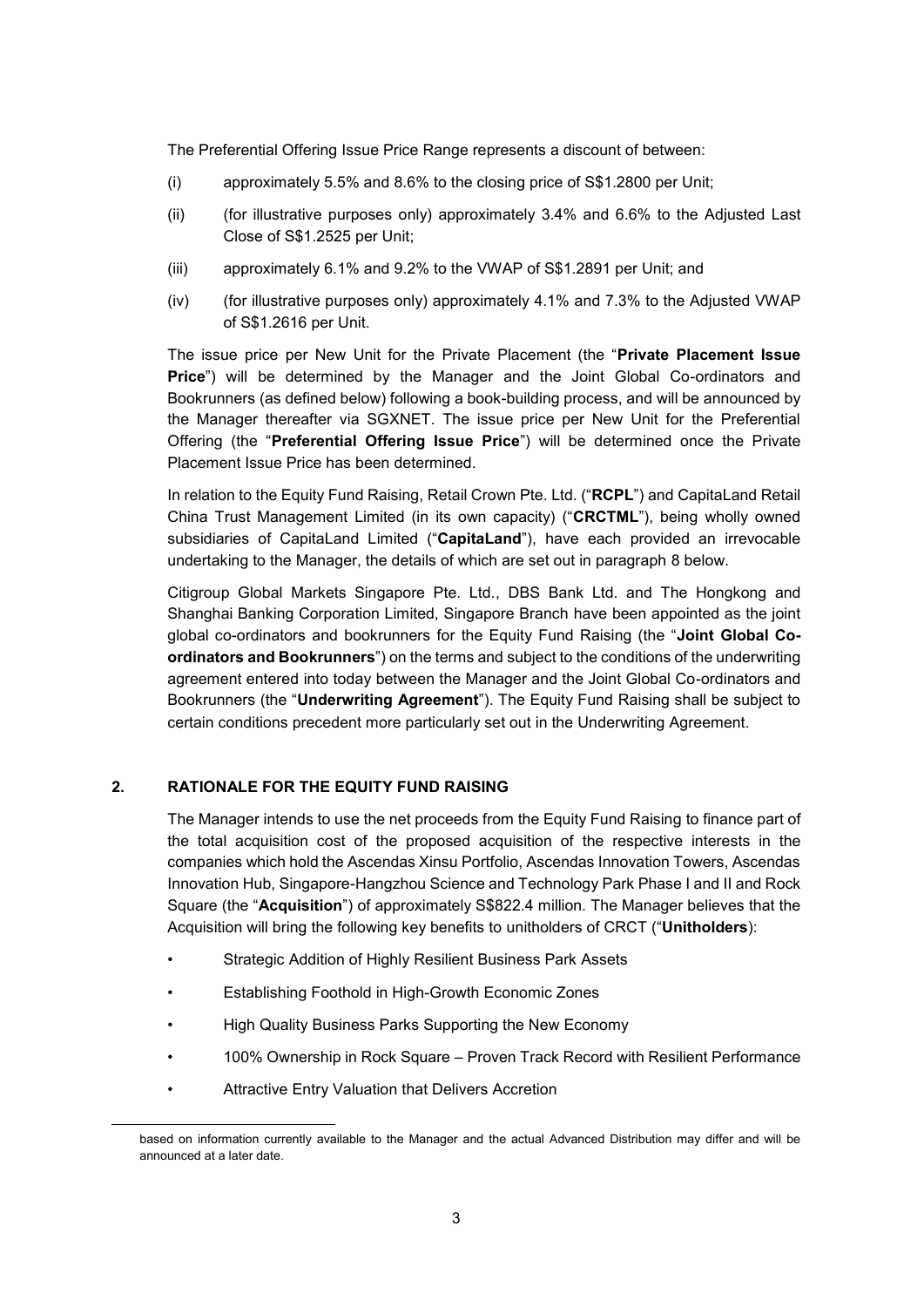- Significantly Enhance Portfolio's Scale, Diversification and Resilience
- Leveraging on Sponsor's Strong Support, Network and Operational Expertise

Please refer to the announcement of CRCT dated 6 November 2020 (the "**Acquisition Announcement**") for further details, including the rationale of the Acquisition.

The Manager believes that the Equity Fund Raising is an overall efficient and beneficial method of raising funds to partially finance the Acquisition.

## **3. USE OF PROCEEDS**

Subject to relevant laws and regulations, the Manager intends to use the gross proceeds of approximately S\$300.7 million (based on the lower end of the Private Placement Issue Price Range and Preferential Offering Issue Price Range, excluding the exercise of the Upsize Option) from the Equity Fund Raising in the following manner:

- (i) approximately S\$293.9 million (which is equivalent to 97.7% of the gross proceeds of the Equity Fund Raising) to finance part of the total acquisition cost of the Acquisition;
- (ii) approximately S\$6.8 million (which is equivalent to 2.3% of the gross proceeds of the Equity Fund Raising) to pay the estimated fees and expenses, including professional fees and expenses, incurred or to be incurred by CRCT in connection with the Acquisition and the Equity Fund Raising,

with the balance of the gross proceeds of the Equity Fund Raising, if any, to be used for general corporate and/or working capital purposes.

Notwithstanding its current intention, the Manager may, subject to relevant laws and regulations, utilise the net proceeds of the Equity Fund Raising at its absolute discretion for other purposes, including without limitation, the repayment of existing indebtedness and for funding capital expenditures.

The Manager will make periodic announcements on the utilisation of the net proceeds of the Equity Fund Raising via SGXNET as and when such funds are materially disbursed and whether such a use is in accordance with the stated use and in accordance with the percentage allocated. Where proceeds are to be used for working capital purposes, the Manager will disclose a breakdown with specific details on the use of proceeds for working capital in CRCT's announcements on the use of proceeds and in CRCT's annual report and where there is any material deviation from the stated use of proceeds, the Manager will announce the reasons for such deviation.

Pending the deployment of the net proceeds of the Equity Fund Raising, the net proceeds may, subject to relevant laws and regulations, be deposited with banks and/or financial institutions, or be used to repay outstanding borrowings or for any other purpose on a shortterm basis as the Manager may, in its absolute discretion, deem fit.

#### **4. AUTHORITY TO ISSUE NEW UNITS**

The New Units will be issued pursuant to a general mandate (the "**General Mandate**") given to the Manager at the annual general meeting ("**AGM**") held on 24 June 2020.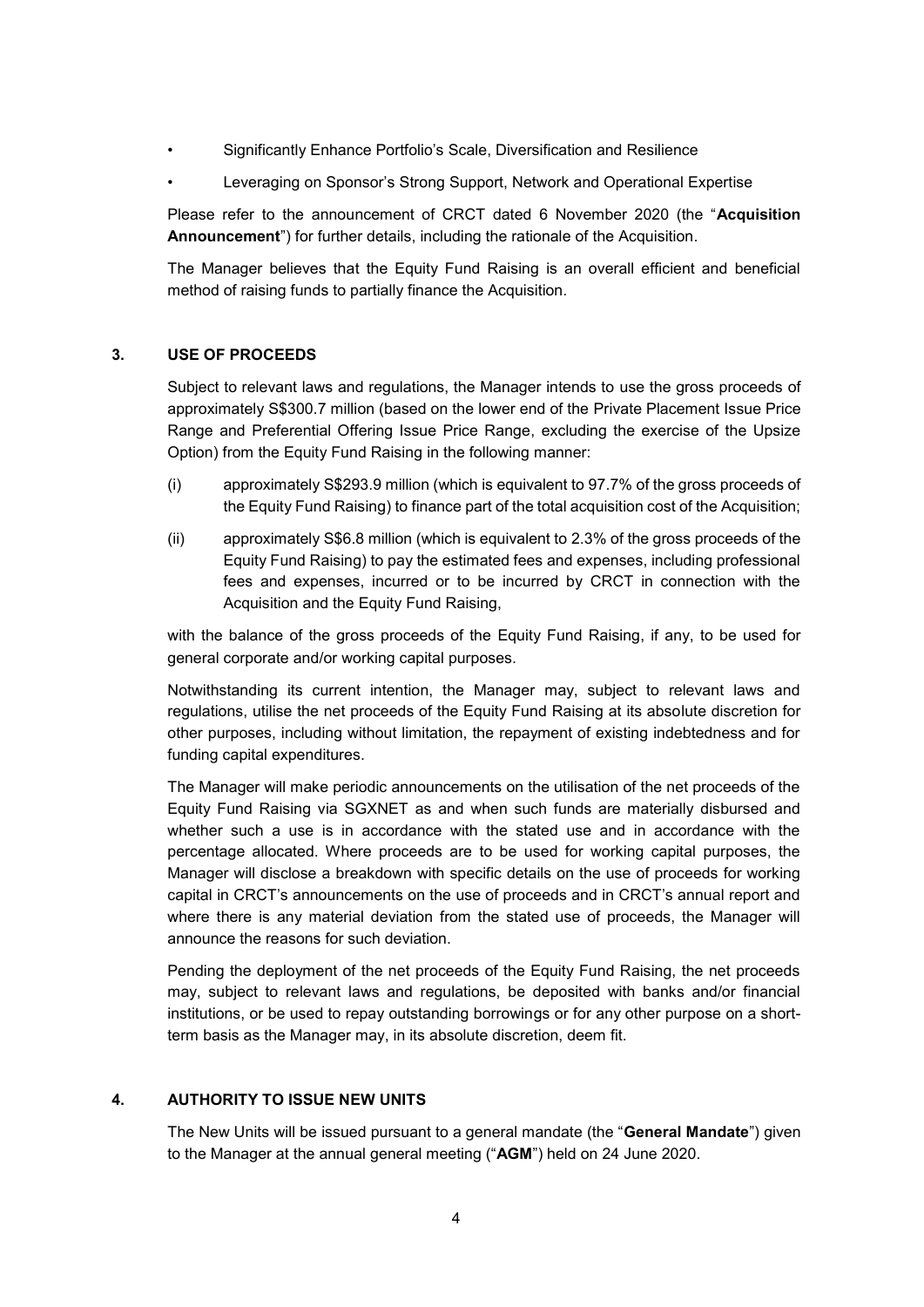Pursuant to the General Mandate, the Manager may, during the period from 24 June 2020 to (i) the conclusion of the next annual general meeting of CRCT or (ii) the date by which the next AGM of CRCT is required by applicable laws or regulations to be held, whichever is earlier, issue new Units and/or warrants, options, debentures or other instruments convertible into Units ("**Convertible Securities**") such that the number of new Units (and/or Units into which the Convertible Securities may be converted) does not exceed 50.0% of the total number of Units in issue as at 24 June 2020 (the "**Base Figure**"), of which the aggregate number of new Units (and/or Units into which the Convertible Securities may be converted) issued other than on a *pro rata* basis to existing Unitholders, shall not be more than 20.0% of the Base Figure.

The Base Figure, being the number of units in issue as at 24 June 2020, is 1,222,871,665.

The number of Units that can be issued under the General Mandate on a *pro rata* basis to existing Unitholders is 611,435,832 Units, of which no more than 244,574,333 Units may be issued on a non *pro rata* basis. The Manager has not issued any Units under the General Mandate since 24 June 2020.

The maximum number of 205,366,000 New Units to be issued pursuant to the Private Placement (including the Upsize Option) would constitute 16.8% of the Base Figure, which is within the 20.0% limit for issue of new Units other than on a *pro rata* basis. The maximum number of 68,997,855 New Units to be issued pursuant to the Preferential Offering would, together with the number of New Units to be issued pursuant to the Private Placement, constitute 22.4% of the Base Figure, which is within the 50.0% limit for issue of new Units on a *pro rata* basis. Accordingly, the prior approval of the Unitholders is not required for the issue of the New Units under the Equity Fund Raising.

#### **5. ELIGIBILITY TO PARTICIPATE IN THE PRIVATE PLACEMENT**

The offer of New Units under the Private Placement will be made to eligible institutional, accredited and other investors.

The New Units to be offered under the Private Placement have not been and will not be registered under the U.S. Securities Act (as defined below) or the securities laws of any state or jurisdiction of the United States, or under the securities laws of any other jurisdiction, and may not be offered, sold, resold, granted, delivered, allotted, taken up or transferred, directly or indirectly, in the United States or any other jurisdiction, except pursuant to an applicable exemption from, or in a transaction not subject to, the registration requirements of the U.S. Securities Act and in compliance with applicable laws.

The Manager, along with the Joint Global Co-ordinators and Bookrunners, reserve the absolute discretion in determining whether to allow such participation as well as the persons who may be allowed to do so.

#### **6. DETAILS OF THE PREFERENTIAL OFFERING**

In connection with the Preferential Offering, the Manager intends to issue up to 68,997,855 New Units at the Preferential Offering Issue Price to Eligible Unitholders in order to raise gross proceeds of no less than approximately S\$80.0 million.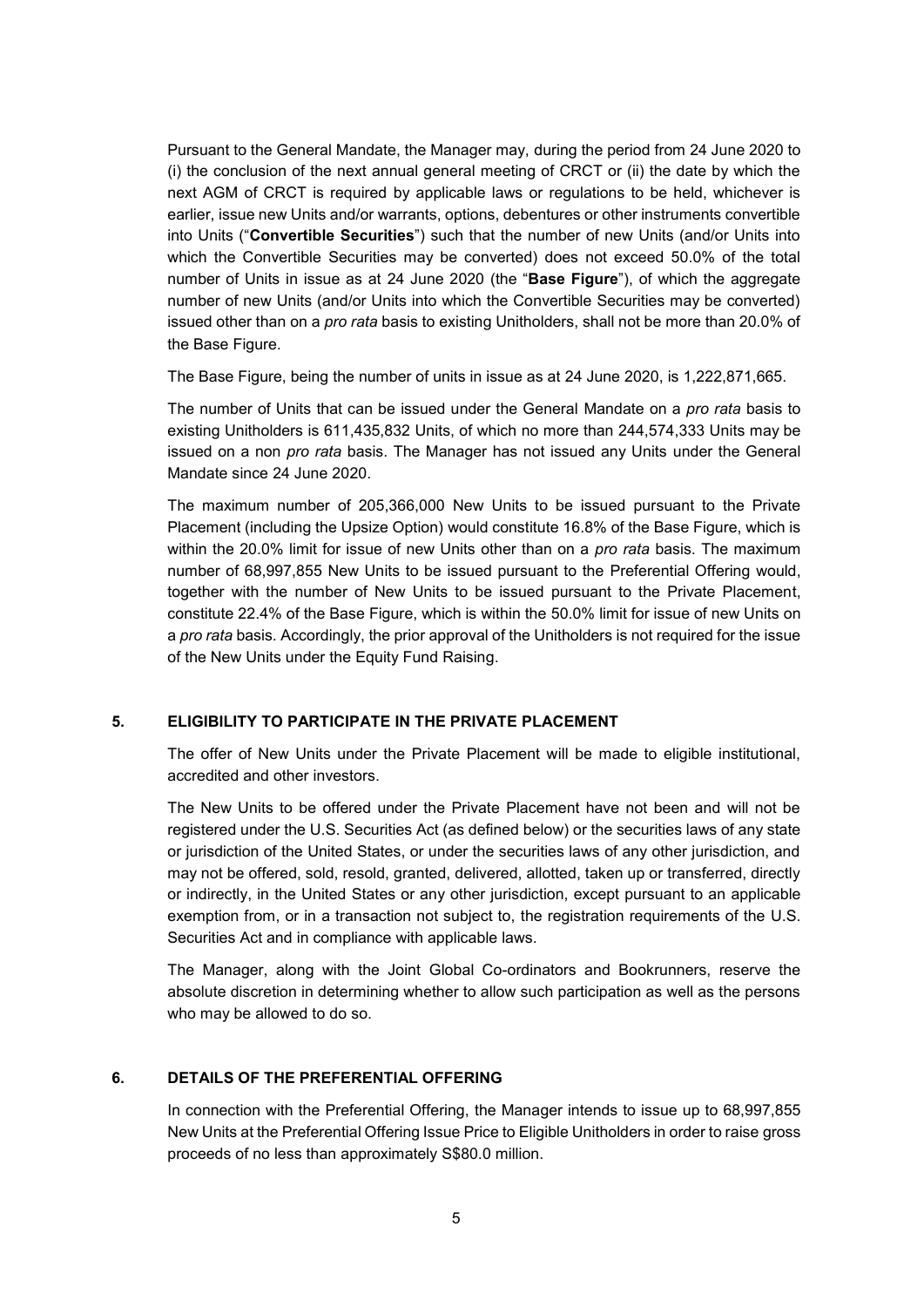As the Preferential Offering is made on a non-renounceable basis, the provisional allotment of New Units cannot be renounced in favour of a third party or traded on the SGX-ST. Each Eligible Unitholder will be provisionally allotted the New Units under the Preferential Offering on the basis of their unitholdings in CRCT as at 5.00 p.m. on 25 November 2020 (the "**Record Date**"). In this regard, fractions of a New Unit will be disregarded.

Eligible Unitholders are at liberty to accept or decline their provisional allotments of New Units and are eligible to apply for additional New Units in excess of their provisional allotments under the Preferential Offering ("**Excess New Units**"). Eligible Unitholders are prohibited from trading, transferring, assigning or otherwise dealing with (in full or in part) their (a) provisional allotments of New Units or (b) eligibility to apply for Excess New Units.

The New Units under the Preferential Offering represented by (i) the provisional allotments of Eligible Unitholders who decline or do not accept, in full or in part, their provisional allotments of New Units under the Preferential Offering, (ii) the provisional allotments of ineligible Unitholders, and/or (iii) the aggregate of fractional entitlements, may be issued to satisfy applications for Excess New Units as the Manager may, in its absolute discretion, deem fit. In the allotment of Excess New Units, preference will be given to the rounding of odd lots. Directors of the Manager (the "**Directors**") and Substantial Unitholders**<sup>4</sup>** who have control or influence over CRCT or the Manager in connection with the day-to-day affairs of CRCT or the Manager or the terms of the Preferential Offering, or have representation (direct or through a nominee) on the board of the Directors will rank last in priority for the rounding of odd lots and allotment of Excess New Units.

# **7. ELIGIBLITY TO PARTICIPATE IN THE PRFERENTIAL OFFERING**

**Eligible Unitholders**. Only Eligible Depositors (as defined below) and Eligible QIBs (as defined below) are eligible to participate in the Preferential Offering.

**Eligible Depositors**. "**Eligible Depositors**" are Unitholders with Units standing to the credit of their respective securities accounts with The Central Depository (Pte) Limited ("**CDP**") as at the Record Date and (a) whose registered addresses with CDP are in Singapore as at the Record Date; or (b) who have at least three Market Days prior to the Record Date provided CDP with addresses in Singapore for the service of notices and documents, but exclude, subject to certain exceptions, Unitholders located, resident or with a registered address outside of Singapore.

**Eligible QIBs**. "**Eligible QIBs**" are qualified institutional buyers (as defined in Rule 144A under the U.S. Securities Act) that meet certain requirements which will be specified in the Instruction Booklet (as defined below).

**Foreign Unitholders**. The making of the Preferential Offering may be prohibited or restricted in certain jurisdictions under their relevant securities laws. Thus, for practical reasons and in order to avoid any violation of the securities legislation in jurisdictions outside of Singapore, the Preferential Offering will not be extended to Unitholders whose registered addresses with CDP are outside Singapore as at the Record Date, and who have not, at least three Market Days prior to the Record Date, provided CDP or the Unit Registrar (as the case may be) with

<sup>-</sup>4 "**Substantial Unitholders**" refers to Unitholders with interests in not less than 5.0% of all Units in issue.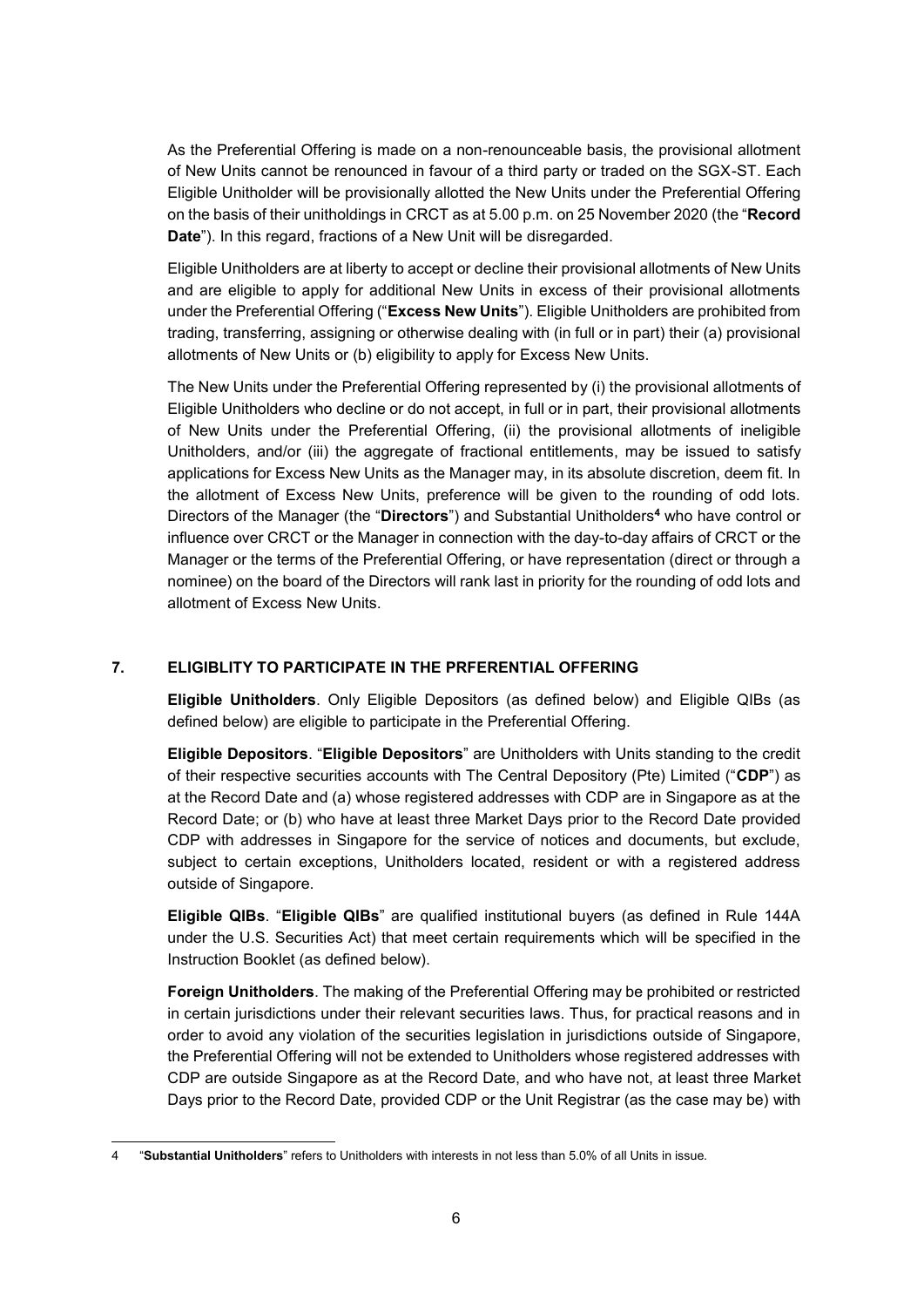addresses in Singapore for the service of notices and documents. Unitholders whose registered addresses with CDP are outside Singapore and who wish to participate in the Preferential Offering will have to provide CDP with addresses in Singapore for the service of notices and documents at least three Market Days prior to the Record Date.

Details of the Preferential Offering and procedures for acceptance of and payment for provisional allocations of New Units under the Preferential Offering by Unitholders whose registered addresses with CDP are in Singapore will be set out in an instruction booklet to be despatched to Eligible Unitholders in due course (the "**Instruction Booklet**"). A further announcement on the despatch will be made by the Manager at the appropriate time.

For the avoidance of doubt, even if a Unitholder has provided a Singapore address as aforesaid, the offer of New Units under the Preferential Offering to him will be subject to compliance with applicable securities laws outside Singapore. The Manager, along with the Joint Global Co-ordinators and Bookrunners, reserves the absolute discretion whether to allow such participation as well as the persons who may be allowed to do so.

Notwithstanding the foregoing, the Manager may in its sole discretion determine whether to allow the participation in the Preferential Offering by Unitholders who are located, resident or with a registered address outside of Singapore, subject to and in compliance with the applicable securities and other laws of the relevant jurisdiction.

The New Units to be offered under the Preferential Offering have not been and will not be registered under the U.S. Securities Act or the securities laws of any state or jurisdiction of the United States, or under the securities laws of any other jurisdiction, and may not be offered, sold, resold, granted, delivered, allotted, taken up or transferred, directly or indirectly, in the United States or any other jurisdiction, except pursuant to an applicable exemption from, or in a transaction not subject to, the registration requirements of the U.S. Securities Act and in compliance with applicable laws.

#### **8. UNDERTAKINGS BY CAPITALAND GROUP**

As stated in the Acquisition Announcement, to demonstrate its support for CRCT and the Preferential Offering, RCPL, being a wholly owned subsidiary of CapitaLand, has irrevocably undertaken to the Manager on 6 November 2020 that, among other things:

- (i) in accordance with the terms and conditions of the Preferential Offering, it will by no later than the last day for acceptance and payment of the Preferential Offering Units, accept, subscribe and pay in full for its total provisional allotment of the Preferential Offering Units corresponding to its direct interest in CRCT of approximately 19.09% (such provisional allotment of the Preferential Offering Units of RCPL, the "**Pro Rata Units**"); and
- (ii) it will, in addition to paragraph (i) above, accept, subscribe and pay in full for such number of additional Preferential Offering Units in excess of the Pro Rata Units ("**RCPL Excess Units**") amounting to CapitaLand Integrated Commercial Trust's (formerly known as CapitaLand Mall Trust) ("**CICT**") total provisional allotment of the Preferential Offering Units corresponding to CICT's direct interest in CRCT of approximately 10.82% ("**CICT Pro Rata Units**"), it being understood that RCPL's obligation under this paragraph (ii) arises only to the extent that there remains any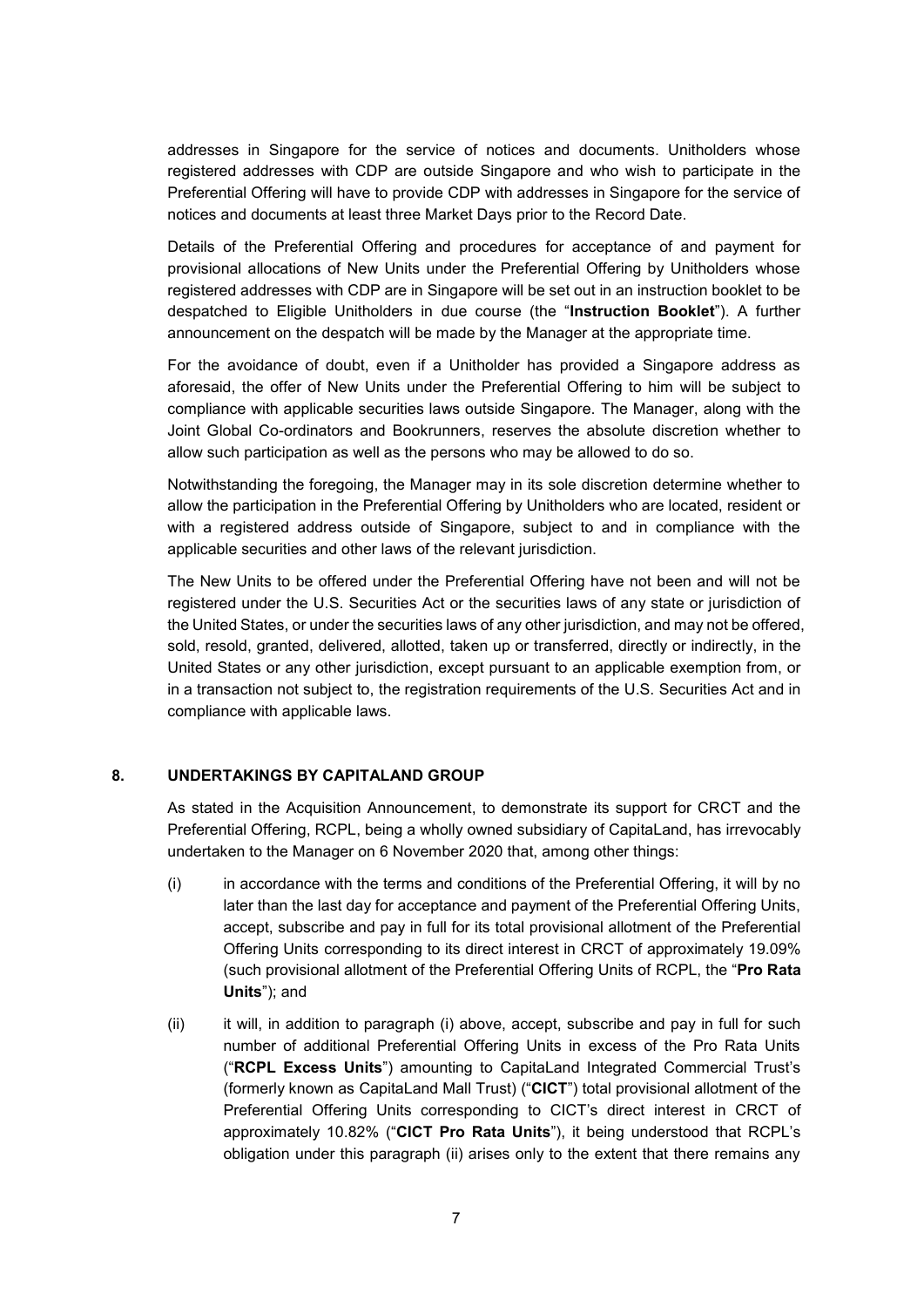CICT Pro Rata Units unsubscribed by HSBC Institutional Trust Services (Singapore) Limited, acting solely in its capacity as trustee of CICT (the "**CICT Trustee**").

For the avoidance of doubt, should the CICT Trustee subscribe for a proportion of the CICT Pro Rata Units, RCPL will only apply for excess based on the balance amount of the CICT Pro Rata Units unsubscribed by the CICT Trustee. The RCPL Excess Units will only be allocated to RCPL to the extent that there remains any Units unsubscribed by the existing Unitholders under the Preferential Offering. For the avoidance of doubt, in the allotment of any Excess New Units under the Preferential Offering, RCPL will rank last in priority amongst all existing Unitholders.

Further, CRCTML (in its own capacity), being a wholly owned subsidiary of CapitaLand, has irrevocably undertaken to the Manager on 6 November 2020 that in accordance with the terms and conditions of the Preferential Offering, it will by no later than the last day for acceptance and payment of the Preferential Offering Units, accept, subscribe and pay in full for its total provisional allotment of the Preferential Offering Units corresponding to its direct interest in CRCT of approximately 6.31%.

#### **9. STATUS OF NEW UNITS**

#### **9.1 Entitlement to Advanced Distribution**

CRCT's policy is to distribute its distributable income on a semi-annual basis to Unitholders.

In connection with the Private Placement, the Manager intends to declare, in respect of the existing units in CRCT (the "**Existing Units**"), an advanced distribution for the period from 1 July 2020 to the date immediately prior to the date on which the New Units are issued pursuant to the Private Placement (the "**Advanced Distribution**"). The quantum of distribution per Existing Unit for the period from 1 July 2020 to the date immediately prior to the date on which the New Units are issued pursuant to the Private Placement is currently estimated to be 2.75 Singapore cents. <sup>5</sup> A further announcement on the actual quantum of the Advanced Distribution will be made by the Manager in due course.

The New Units pursuant to the Private Placement are expected to be issued on or around 26 November 2020. The Advanced Distribution is intended to ensure that the distribution accrued by CRCT up to the day immediately preceding the date of issue of the New Units pursuant to the Private Placement (which at this point, will be entirely attributable to the Existing Units) is only distributed in respect of the Existing Units, and is being proposed as a means to ensure fairness to holders of the Existing Units.

The next distribution following the Advanced Distribution will comprise CRCT's distributable income for the period from the day the New Units are issued pursuant to the Private Placement to 31 December 2020 (the "**Relevant Period Distribution**"). Semi-annual distributions will resume thereafter.

#### **9.2 Status of New Units issued pursuant to the Private Placement**

The New Units issued pursuant to the Private Placement will, upon issue, rank *pari passu* in

<sup>-</sup>5 This amount is an estimate only based on information currently available to the Manager and the Manager's estimate of CRCT's revenue and expenses, and the actual Advanced Distribution may differ.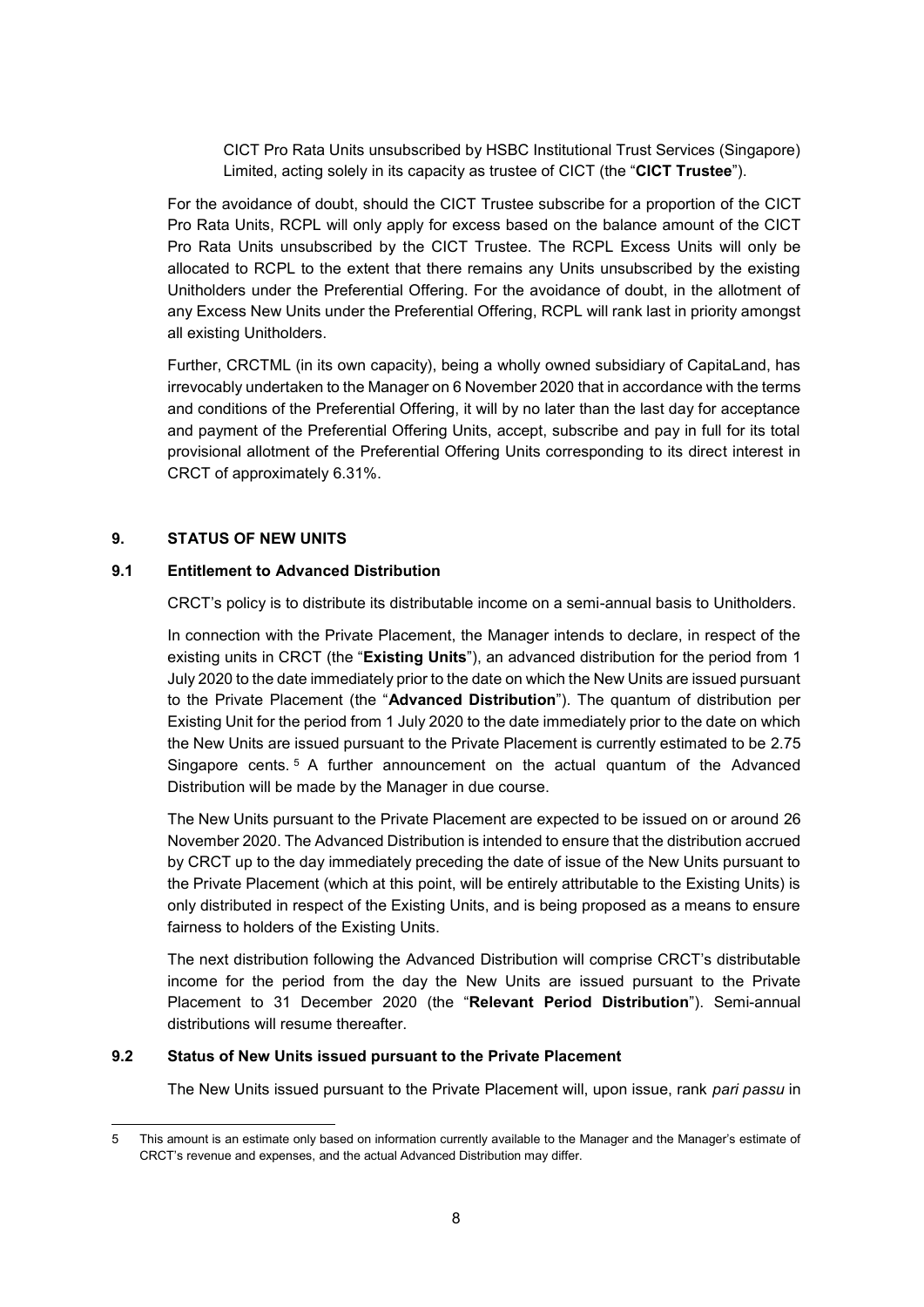all respects with the Units in issue on the day immediately prior to the date on which the New Units are issued pursuant to the Private Placement, other than in respect of the Advanced Distribution and the eligibility to participate in the Preferential Offering.

**For the avoidance of doubt, the holders of the New Units to be issued pursuant to the Private Placement will not be entitled to the Advanced Distribution and will not be eligible to participate in the Preferential Offering.**

#### **9.3 Status of New Units issued pursuant to the Preferential Offering**

The New Units issued pursuant to the Preferential Offering will, upon issue, rank *pari passu* in all respects with the Units in issue on the day immediately prior to the date on which the New Units are issued pursuant to the Preferential Offering including the right to the Relevant Period Distribution as well as distributions thereafter, other than in respect of the Advanced **Distribution** 

**For the avoidance of doubt, the holders of the New Units to be issued pursuant to the Preferential Offering will not be entitled to the Advanced Distribution.**

#### **10. STATEMENT BY THE BOARD**

As at the date of this announcement, the Directors are of the opinion that, after taking into consideration CRCT's internal resources and its available loan facilities, the working capital available to CRCT is not sufficient to meet its present requirements, given that the Manager intends to partially fund the Acquisition with the net proceeds from the Equity Fund Raising.

As at the date of this announcement, the Directors are of the opinion that, after taking into consideration CRCT's internal resources, its available loan facilities and the estimated net proceeds from the Equity Fund Raising, the working capital available to CRCT is sufficient to meet its present requirements, including the Acquisition which will be funded in part by the net proceeds of the Equity Fund Raising. Accordingly, the Directors are proposing the Equity Fund Raising to partially fund the Acquisition.

The Directors propose to fund the Acquisition through a combination of net proceeds from the Equity Fund Raising and debt financing including but not limited to issuances of capital markets instruments under CRCT's S\$1.0 billion multicurrency debt issuance programme. After taking into consideration, *inter alia*, the rationale for the Acquisition as set out in paragraph 2 above, as well as CRCT's current aggregate leverage and its objective of maintaining a prudent capital structure, the Directors believe the Equity Fund Raising is an overall efficient and beneficial method of raising funds to finance the Acquisition and it allows existing Unitholders to participate in the capital raising. Accordingly, for the reasons set out in this paragraph, including the factors taken into account in arriving at the Preferential Offering Issue Price Range Discount, the Directors believe that the Equity Fund Raising would be beneficial to, and is in the interests of, CRCT and its minority Unitholders.

#### **11. PREVIOUS EQUITY FUND RAISING**

CRCT has not undertaken any equity fund raising exercise in the last 12 months prior to the date of this announcement.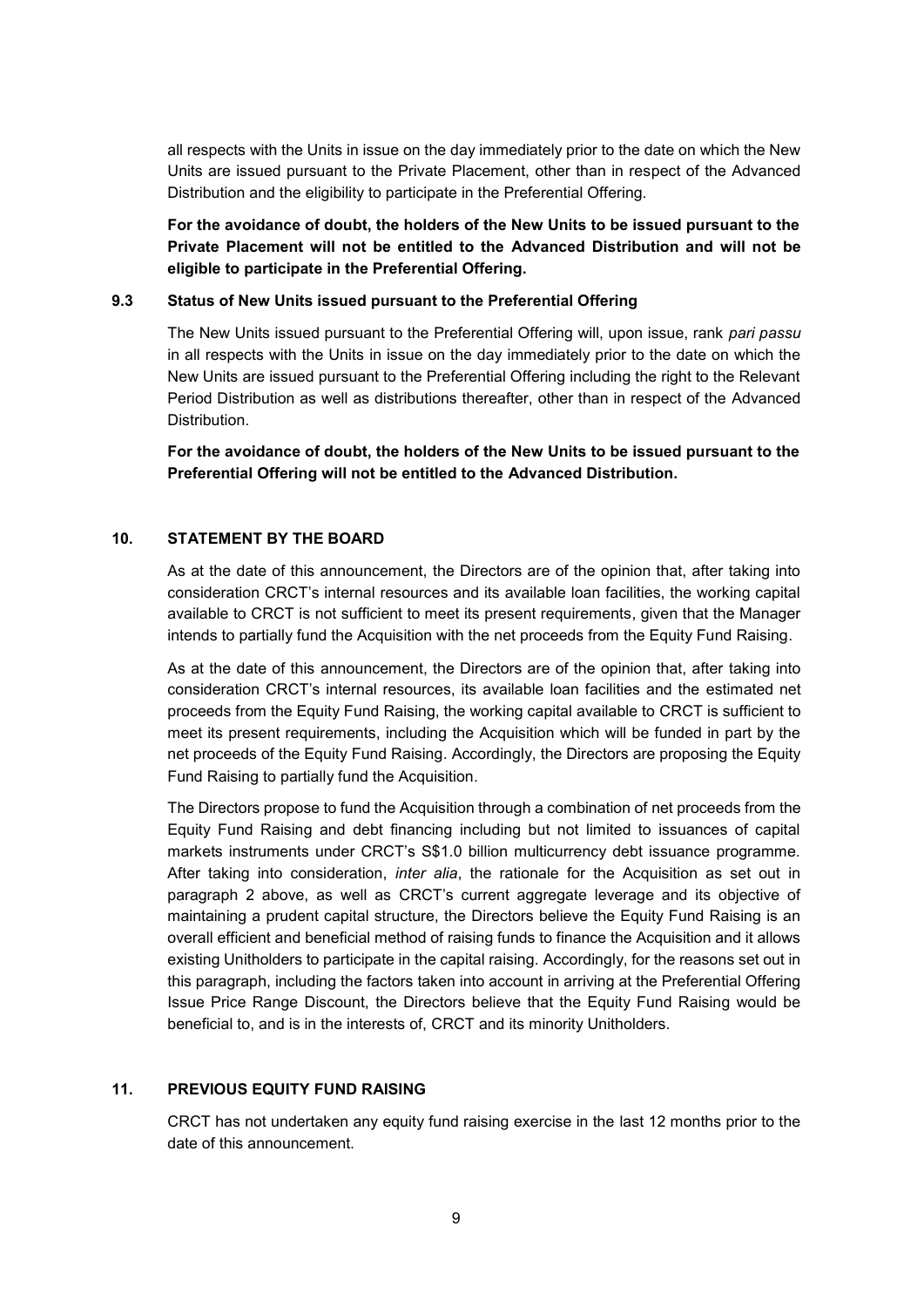#### **12. APPROVAL IN-PRINCIPLE**

Approval in-principle for the New Units has been obtained from the SGX-ST.

The SGX-ST's approval in-principle is subject to, *inter alia*, compliance with the SGX-ST's listing requirements. The SGX-ST's approval in-principle is not to be taken as an indication of the merits of the New Units, the Private Placement, the Private Placement New Units, the Preferential Offering, the Preferential Offering New Units, CRCT and/or its subsidiaries. The SGX-ST assumes no responsibility for the accuracy of any of the statements made, reports contained and opinions expressed in this announcement.

The SGX-ST's approval in-principle is subject to the following:

- (1) in respect of the Private Placement:
	- (i) compliance with the SGX-ST's listing requirements;
	- (ii) the number of New Units issued by CRCT under the Private Placement will not exceed the maximum number of Units which may be issued on a non *pro rata* basis under the General Mandate obtained at the AGM held on 24 June 2020;
	- (iii) submission of the following documents:
		- (a) a written undertaking from the Manager that it will comply with Rule 704(30) and Rule 1207(20) of the Listing Manual in relation to the use of the proceeds from the Private Placement and where proceeds are to be used for working capital purposes, the Manager will disclose a breakdown with specific details on the use of proceeds for working capital in CRCT's announcements on use of proceeds and in its annual report;
		- (b) a written undertaking from the Manager that it will comply with Rule 803 of the Listing Manual; and
		- (c) a written undertaking from the Joint Global Co-ordinators and Bookrunners that they will ensure that the Manager will comply with Rule 803 of the Listing Manual;
		- (d) a written confirmation from the Manager that it will not issue the New Units in the Private Placement to persons prohibited under Rule 812(1) of the Listing Manual;
		- (e) a written confirmation from the Joint Global Co-ordinators and Bookrunners that the New Units in the Private Placement will not be placed out to persons prohibited under Rule 812(1) of the Listing Manual;
- (2) in respect of the Preferential Offering:
	- (i) compliance with the SGX-ST's listing requirements;
	- (ii) submission of the following documents: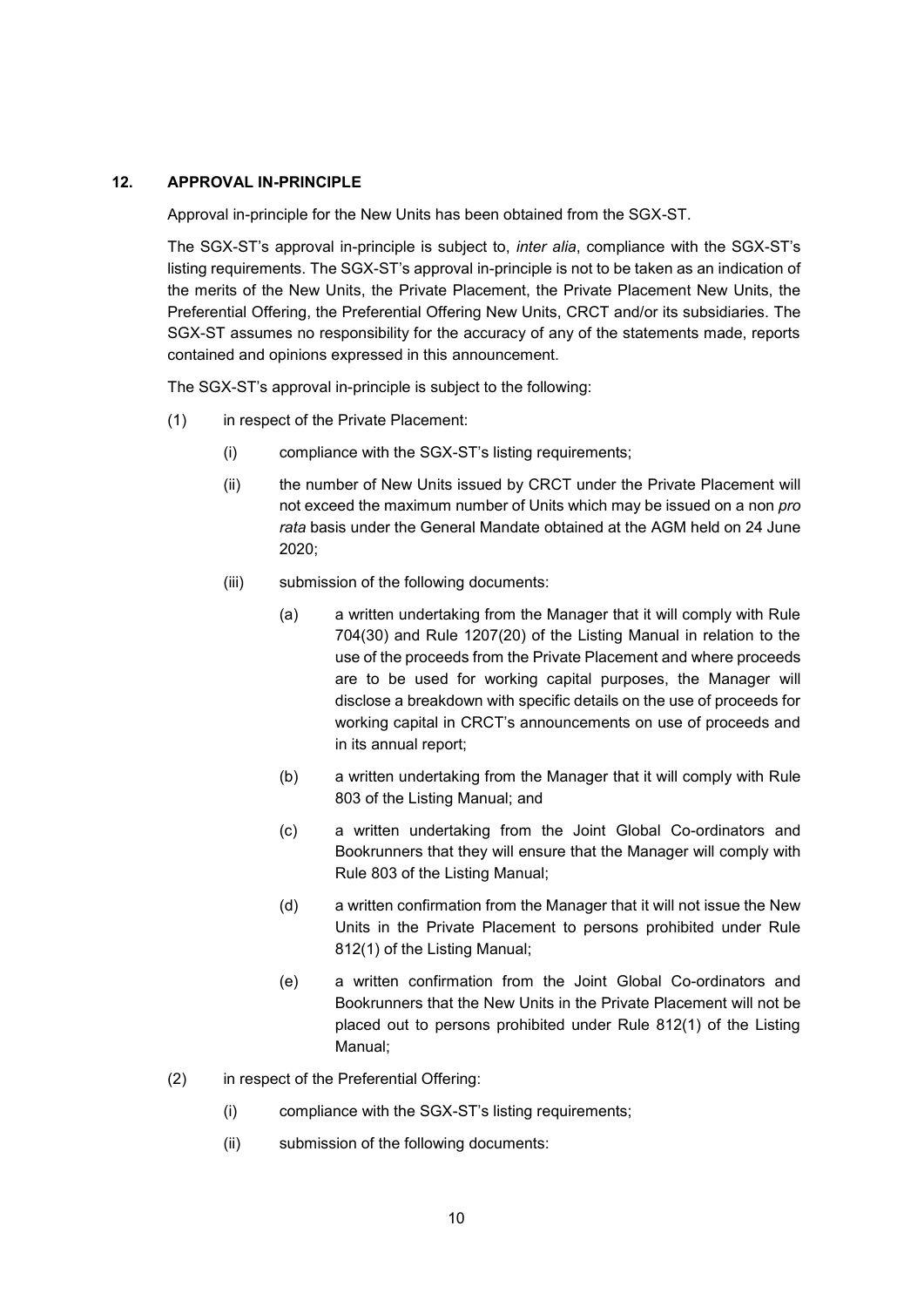- (a) a written undertaking from the Manager that it will comply with Rule 704(30) and Rule 1207(20) of the Listing Manual in relation to the use of the proceeds from the Preferential Offering and where proceeds are to be used for working capital purposes, the Manager will disclose a breakdown with specific details on the use of proceeds for working capital in CRCT's announcements on use of proceeds and in its annual report;
- (b) a written undertaking from the Manager that it will comply with Rule 877(10) of the Listing Manual with regard to the allotment of any excess New Units; and
- (c) a written confirmation from the financial institution as required under Rule 877(9) of the Listing Manual that the Unitholders who have given the irrevocable undertakings to subscribe for the New Units under the Preferential Offering have sufficient financial resources to fulfil their obligations under their irrevocable undertakings.

### **13. INDICATIVE TIMETABLE**

| Event                                                                                                                                                                                                  | <b>Indicative Date</b>                                                               |
|--------------------------------------------------------------------------------------------------------------------------------------------------------------------------------------------------------|--------------------------------------------------------------------------------------|
| Launch of the Private Placement                                                                                                                                                                        | 17 November 2020                                                                     |
| Close of the Private Placement                                                                                                                                                                         | 18 November 2020                                                                     |
| Record Date for entitlement<br>the<br>to<br>Advanced Distribution and eligibility to<br>participate in the Preferential Offering                                                                       | 25 November 2020 at 5.00 p.m.                                                        |
| Listing of New Units pursuant to the Private<br>Placement                                                                                                                                              | 26 November 2020 at 9.00 a.m.                                                        |
| Opening date and time for the Preferential<br>Offering                                                                                                                                                 | 30<br>November 2020<br>9.00<br>at<br>a.m.<br>(9.00 a.m. for Electronic Applications) |
| Payment of Advanced Distribution                                                                                                                                                                       | On or around 4 December 2020                                                         |
| Last date and time for acceptance,<br>application (if applicable) and payment for<br>provisional allotments of New Units and<br>Excess New Units<br>pursuant to<br>the<br><b>Preferential Offering</b> | December 2020<br>8.<br>5.00<br>at<br>p.m.<br>(9.30 p.m. for Electronic Applications) |
| Listing of New Units pursuant to the<br><b>Preferential Offering</b>                                                                                                                                   | 16 December 2020 at 9.00 a.m.                                                        |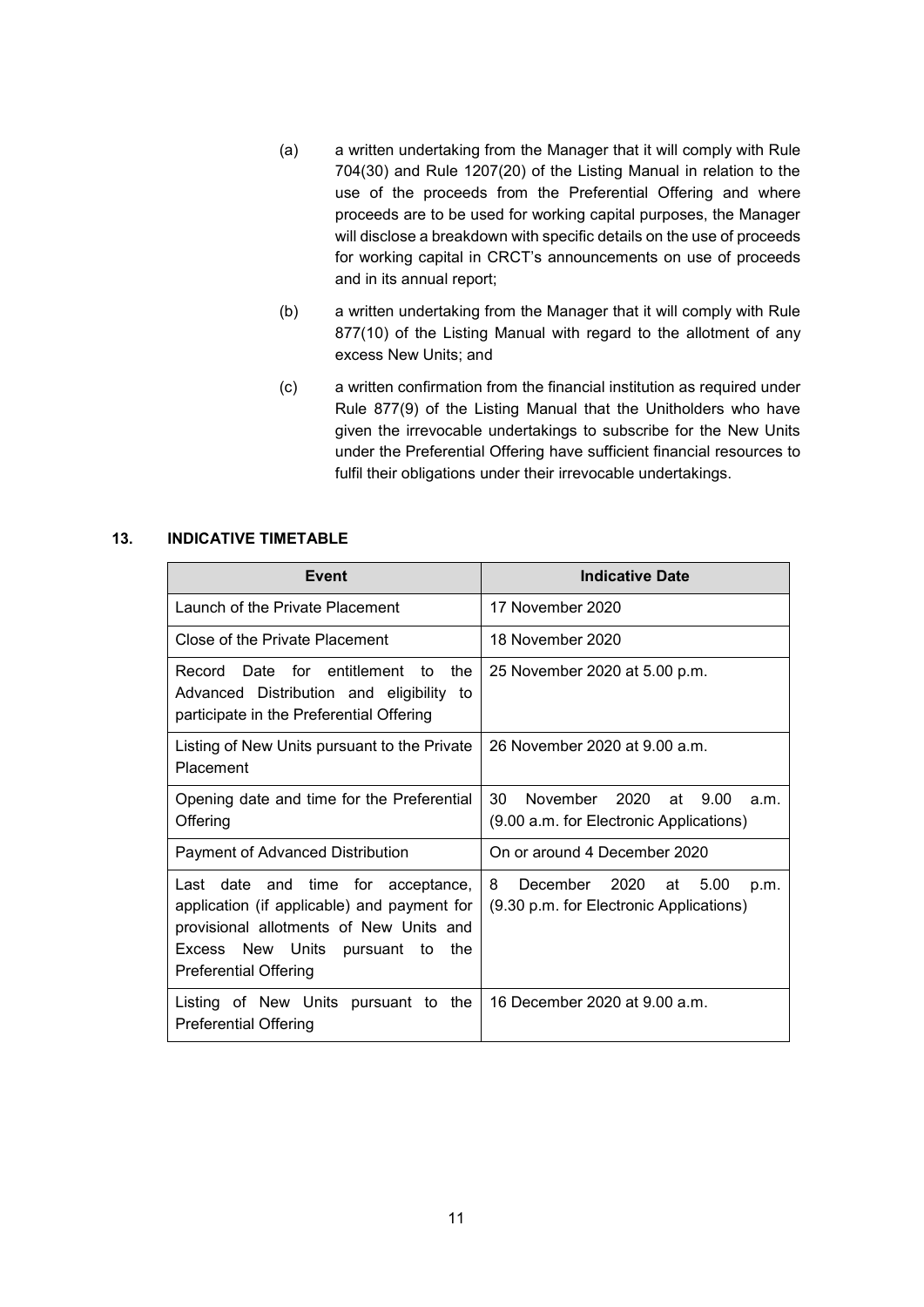BY ORDER OF THE BOARD CapitaLand Retail China Trust Management Limited (Registration Number: 200611176D) As manager of CapitaLand Retail China Trust

Chuo Cher Shing Company Secretary

17 November 2020